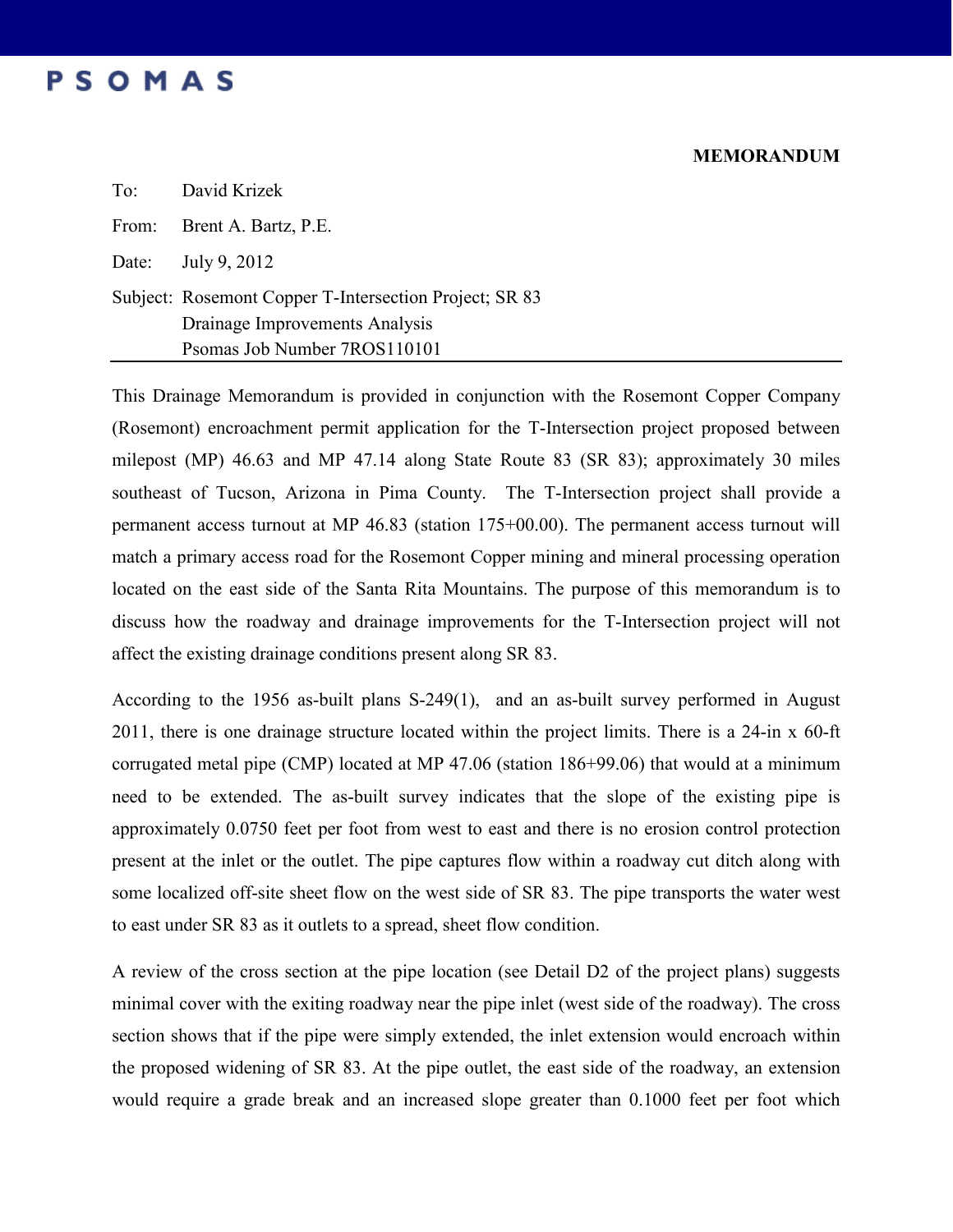Rosemont Copper T-Intersection Project; SR 83 Page 2 of 3 July 9, 2012 Psomas Job Number 7ROS110101

would not be desired. Both the encroachment and undesired grade break and slope indicate that replacing the pipe is a better alternative than extending.

Therefore, the existing pipe will be replaced in kind as shown in Detail D2 of the project plans. The new pipe will be a single 24" CMP and will be 115 feet in length. The new pipe will be lowered by approximately 2 feet and will maintain the same slope as the existing pipe. The pipe inlet will match the new cut ditch with a graded inlet to better capture the flow in the ditch along with local off-site sheet flow. The inlet will utilize a metal safety end section per an ADOT provided detail sheet (see Detail A of the project plans). The lowered pipe inlet results in an increased pipe capacity prior to roadway overtopping due to an increase in the available headwater depth. The existing outlet conditions is sheet flow, as can be deduced from aerial topography, and no existing erosion protection has been provided. A new riprap splash pad will be constructed at the pipe outlet and will extend to the edge of road R/W to provide erosion control protection. The outlet will utilize an ADOT standard metal end section (see ADOT Standard Detail C-13.25).

The existing Davidson Ranch turnout is on the on the east side of SR 83 at MP 46.95 (station 181+30.00, Rt). Currently, there are no drainage provisions for the existing Davidson Ranch Road turnout and the existing SR 83 roadside drainage ditch. The topography seems to indicate that any runoff outside the roadside ditch sheet flows across the existing graded road and is collected in a small drainageway beyond the existing right-of-way. Improvements to SR 83 will provide a more defined roadside cut ditch along the east side of the roadway that will necessitate a new drainage pipe under the improvements to Davidson Ranch Road (see Detail D and D1 of the project plans). As shown on Detail D1 of the project plans, the new pipe will be a single 24" CMP and will be 82 feet in length. The new pipe will direct drainage from the new cut ditch under the Davidson Ranch Road improvements and outlet to an existing drainageway outside the newly constructed fill slopes. The pipe will have a mild slope of 0.0195 feet per foot from south to north and will utilize ADOT standard end sections (see ADOT Standard Detail C-13.25) at both the inlet and outlet. A riprap splash pad will also be constructed at the outlet in order to provide erosion control protection.